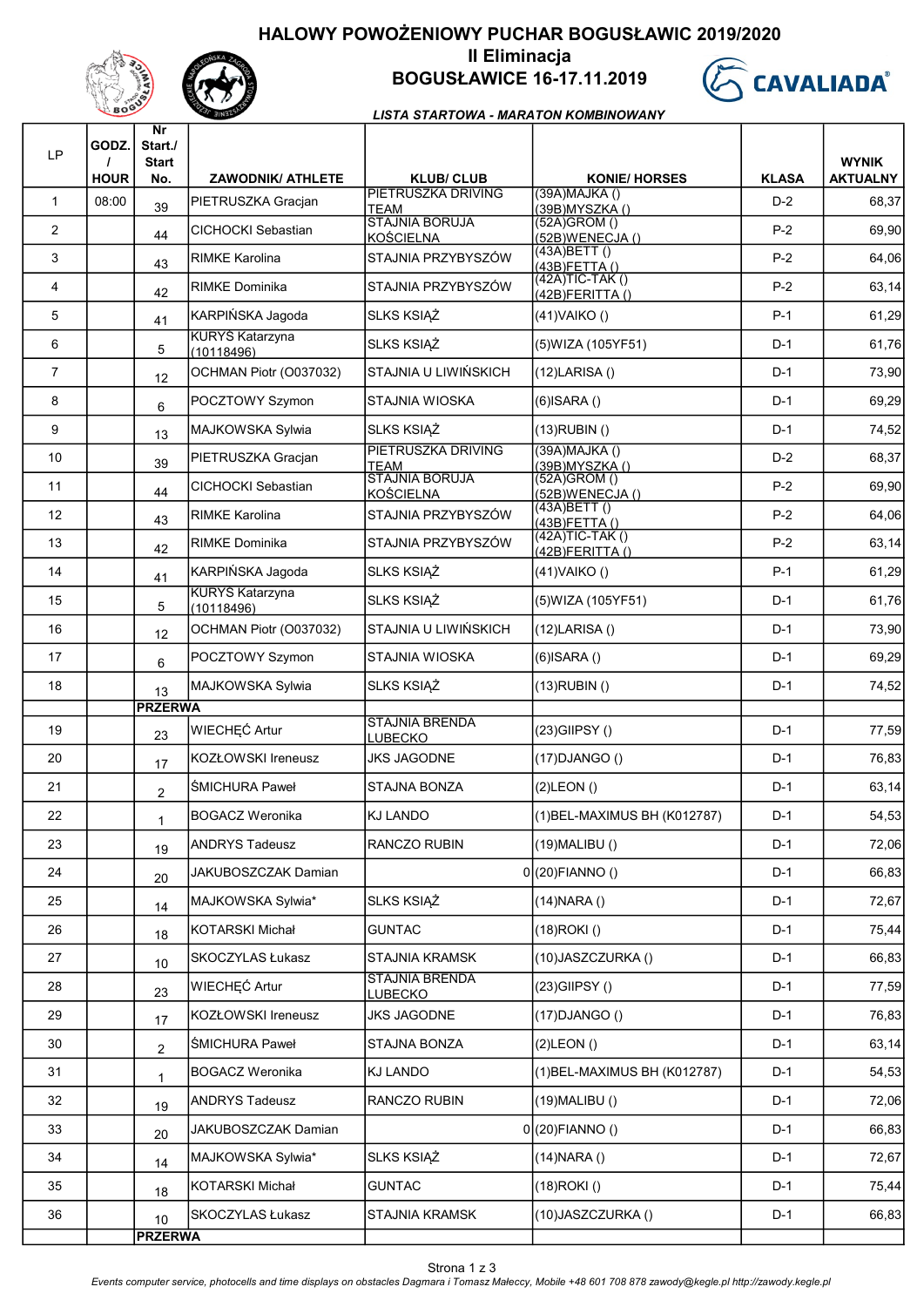# HALOWY POWOŻENIOWY PUCHAR BOGUSŁAWIC 2019/2020



## II Eliminacja BOGUSŁAWICE 16-17.11.2019



#### LISTA STARTOWA - MARATON KOMBINOWANY

| <b>LP</b> | GODZ.       | Nr<br>Start./<br><b>Start</b> |                                             |                                  |                                                          |              | <b>WYNIK</b>    |
|-----------|-------------|-------------------------------|---------------------------------------------|----------------------------------|----------------------------------------------------------|--------------|-----------------|
|           | <b>HOUR</b> | No.                           | <b>ZAWODNIK/ ATHLETE</b>                    | <b>KLUB/ CLUB</b>                | <b>KONIE/ HORSES</b>                                     | <b>KLASA</b> | <b>AKTUALNY</b> |
| 37        |             | 4                             | KURYS Katarzyna*<br>(10118496)              | SLKS KSIĄŻ                       | (4) IZERT II (K026174)                                   | $D-1$        | 66,68           |
| 38        |             | 16                            | <b>SZULC Adam</b>                           | TKJ GARBÓWEK                     | $(16)$ LAWROW $()$                                       | $D-1$        | 63,75           |
| 39        |             | $\overline{7}$                | POCZTOWY Szymon                             | STAJNIA WIOSKA                   | $(IUVOR-B I)$                                            | $D-1$        | 71,75           |
| 40        |             | 24                            | LIGOCKA Wiktoria                            | <b>STAJNIA BRENDA</b><br>LUBECKO | (24) BOROWKA ()                                          | $D-1$        | 71,44           |
| 41        |             | 11                            | OCHMAN Piotr (O037032)                      | ISTAJNIA U LIWIŃSKICH            | $(11)$ LOREEN $()$                                       | $D-1$        | 67,44           |
| 42        |             | 9                             | DAJWŁOWSKA Izabela                          | <b>SKJ BAJARDO</b>               | (9) HEARKE FAN STICO ()                                  | $D-1$        | 61,91           |
| 43        |             | 15                            | <b>RAK Adam</b>                             | <b>BPK</b>                       | $(15)$ LUBY $()$                                         | $D-1$        | 58,83           |
| 44        |             | 21                            | FALÓW Radosław                              | <b>STAJNIA MB</b>                | (21) COR THEODOOR ()                                     | $D-1$        | 81,28           |
| 45        |             | 22                            | <b>JAGIELSKA-PIETRUSZKA</b><br>Magdalena () | <b>RANCZO RUBIN</b>              | $(22)$ PORTOS $()$                                       | $D-1$        | 68,67           |
| 46        |             | 4                             | KURYS Katarzyna*<br>(10118496)              | SLKS KSIĄŻ                       | (4) IZERT II (K026174)                                   | $D-1$        | 66,68           |
| 47        |             | 16                            | <b>SZULC Adam</b>                           | TKJ GARBÓWEK                     | $(16)$ LAWROW $()$                                       | $D-1$        | 63,75           |
| 48        |             | $\overline{7}$                | POCZTOWY Szymon                             | STAJNIA WIOSKA                   | $(I)$ LUXOR-B $(I)$                                      | $D-1$        | 71,75           |
| 49        |             | 24                            | LIGOCKA Wiktoria                            | <b>STAJNIA BRENDA</b><br>LUBECKO | $(24)$ BOROWKA $()$                                      | $D-1$        | 71,44           |
| 50        |             | 11                            | OCHMAN Piotr (O037032)                      | ISTAJNIA U LIWIŃSKICH            | $(11)$ LOREEN $()$                                       | $D-1$        | 67,44           |
| 51        |             | 9                             | DAJWŁOWSKA Izabela                          | <b>SKJ BAJARDO</b>               | (9) HEARKE FAN STICO ()                                  | $D-1$        | 61,91           |
| 52        |             | 15                            | <b>RAK Adam</b>                             | <b>BPK</b>                       | $(15)$ LUBY $()$                                         | $D-1$        | 58,83           |
| 53        |             | 21                            | FALÓW Radosław                              | <b>STAJNIA MB</b>                | (21) COR THEODOOR ()                                     | $D-1$        | 81,28           |
| 54        |             | 22                            | <b>JAGIELSKA-PIETRUSZKA</b><br>Magdalena () | <b>RANCZO RUBIN</b>              | $(22)$ PORTOS $()$                                       | $D-1$        | 68,67           |
|           |             | <b>PRZERWA</b>                |                                             |                                  | $(40A)$ IDEAAL VS $()$                                   |              |                 |
| 55        |             | 40                            | JAKUBOSZCZAK Damian                         | $\Omega$                         | (40B)JURGENT ()<br>(34A)CONVERSANO CAVIAR ()             | $D-2$        | 54,53           |
| 56        |             | 34                            | SZULC Adam                                  | TKJ GARBÓWEK                     | (34B) NEAPOLITANO FENYES ()<br>$(31A)$ MORITZ $()$       | $D-2$        | 69,60           |
| 57        |             | 31                            | <b>MAĆCZAK Dariusz</b>                      | <b>HORSPROFI</b>                 | (31B)ZMIERZCH()                                          | $D-2$        | 70,21           |
| 58        |             | 28                            | SZCZEPANIAK Krzysztof                       |                                  | (28A)PLUTO MISKA ()<br>(28B)LOTOS()                      | $D-2$        | 72,98           |
| 59        |             | 29                            | <b>MICHALAK Marcin</b>                      | STAJNIA KRAMSK                   | $(29A)$ HAWINDA $()$<br>(29B) HEJRA ()                   | $D-2$        | 66,21           |
| 60        |             | 30                            | JĘŚKOWIAK Marcin                            | STAJNIA BRENNO                   | $(30A)$ DENAR $()$<br>(30B)RONALDO()                     | $D-2$        | 68,06           |
| 61        |             | 27                            | PEŁKA Tomasz                                |                                  | $(27A)$ AFIFI()<br>(27B) SERGER ()                       | $D-2$        | 81,28           |
| 62        |             | 40                            | JAKUBOSZCZAK Damian                         |                                  | $(40A)$ IDEAAL VS $()$<br>(40B)JURGENT()                 | $D-2$        | 54,53           |
| 63        |             | 34                            | SZULC Adam                                  | TKJ GARBÓWEK                     | (34A)CONVERSANO CAVIAR ()<br>(34B) NEAPOLITANO FENYES () | $D-2$        | 69,60           |
| 64        |             | 31                            | <b>MAĆCZAK Dariusz</b>                      | <b>HORSPROFI</b>                 | $(31A)$ MORITZ $()$<br>(31B)ZMIERZCH()                   | $D-2$        | 70,21           |
| 65        |             | 28                            | SZCZEPANIAK Krzysztof                       |                                  | (28A) PLUTO MISKA ()<br>(28B)LOTOS()                     | $D-2$        | 72,98           |
| 66        |             | 29                            | <b>MICHALAK Marcin</b>                      | <b>STAJNIA KRAMSK</b>            | (29A)HAWINDA ()<br>(29B) HEJRA ()                        | $D-2$        | 66,21           |
| 67        |             | 30                            | JĘŚKOWIAK Marcin                            | STAJNIA BRENNO                   | $(30A)$ DENAR $()$<br>(30B)RONALDO()                     | $D-2$        | 68,06           |
| 68        |             | 27                            | PEŁKA Tomasz                                |                                  | (27A)AFIFI ()<br>$(27B)$ SERGER $()$                     | $D-2$        | 81,28           |
|           |             | <b>PRZERWA</b>                |                                             |                                  |                                                          |              |                 |